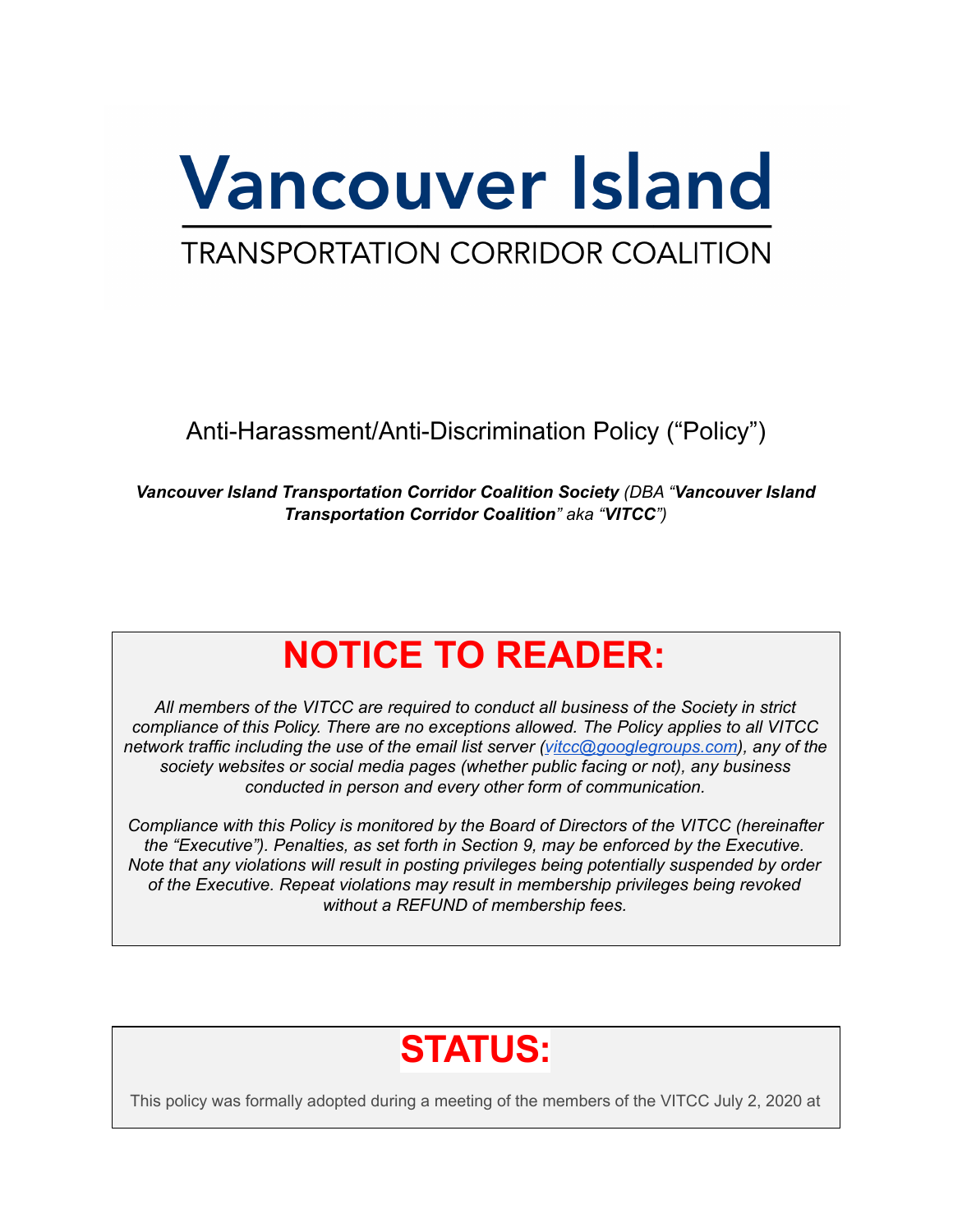4:31 PM.

The policy was updated and re-adopted at a special Directors Resolution of the VITCC August 20, 2020 at 3:17 PM.

All times are stated in Pacific Time.

#### **Table of Contents**

- 1 Introduction
- 2. Policy objectives
- 3. Applying the Policy
- 4. List of Prohibited Discriminatory Actions
- 5. Key concepts
- 6. Roles and Responsibilities
- 7. Periodic Review
- 8. Penalties

#### 1 Introduction

The VITCC is committed to providing an environment free of discrimination and harassment, where all individuals are treated with respect and dignity, can contribute fully and have equal opportunities.

In compliance with the **HUMAN RIGHTS CODE** [RSBC 1996] CHAPTER 210, and relevant federal laws and statues, every person involved in VITCC has the right to be free from harassment and discrimination. Harassment and discrimination will not be tolerated, condoned or ignored by the VITCC. If a claim of harassment or discrimination is proven, disciplinary measures will be applied, up to and including termination of employment.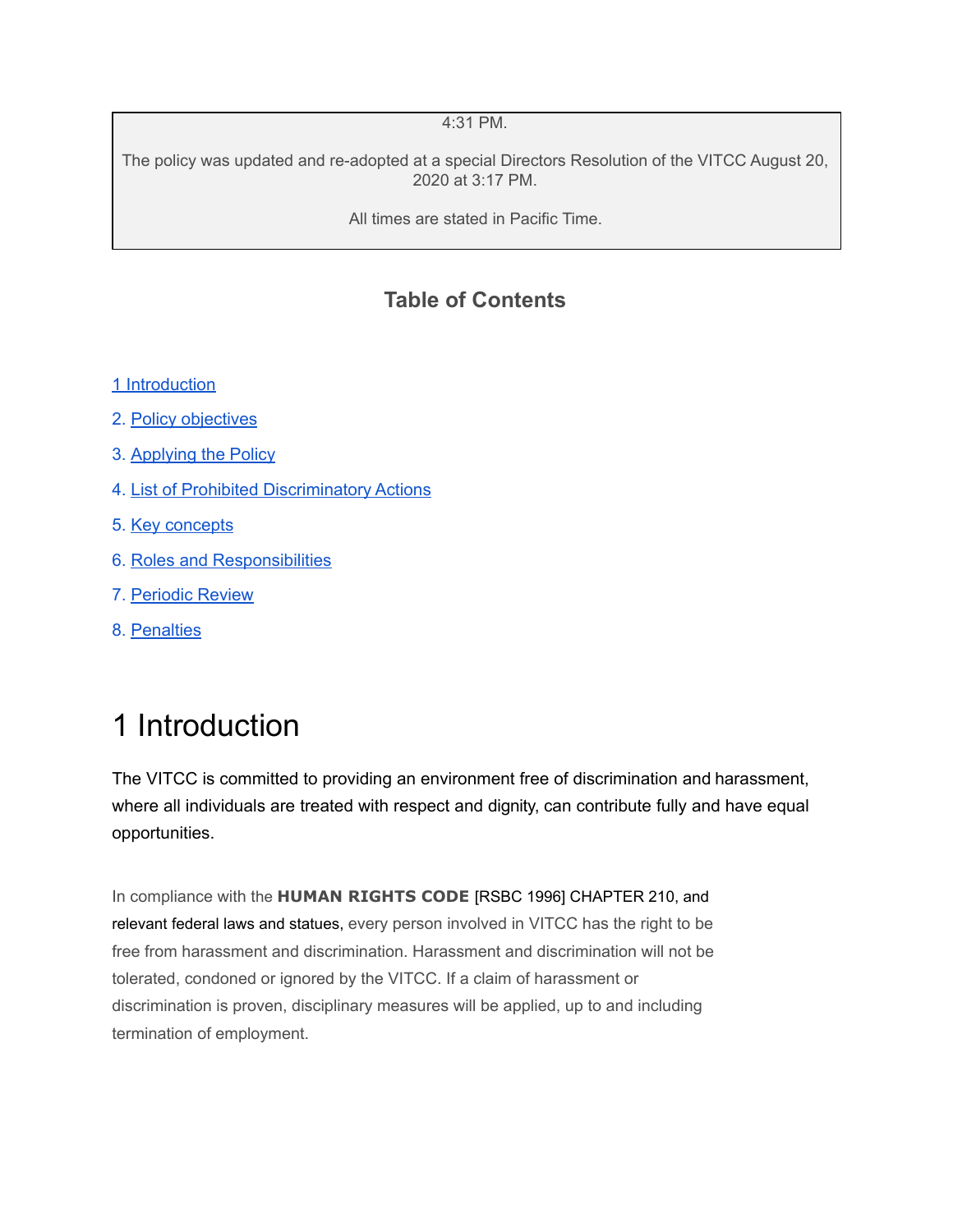The VITCC is committed to a comprehensive strategy to address harassment and discrimination, including:

- providing training and education to make sure everyone knows their rights and responsibilities
- regularly monitoring organizational systems for barriers relating to *Code* grounds
- providing an effective and fair complaints procedure
- promoting appropriate standards of conduct at all times.

#### 2. Policy objectives

- Make sure that members, clients and associates of VITCC are aware that harassment and discrimination are unacceptable practices and are incompatible with the standards of this organization, as well as being a violation of the law
- Set out the types of behaviour that may be considered offensive and are prohibited by this policy.

## 3. Applying the Policy

The policy will be posted at any regular meeting of the VITCC and be announced to all attendees or online in a conspicuous manner.

The right to freedom from discrimination and harassment extends to all employees, including full-time, part-time, temporary, probationary, casual and contract staff, as well as volunteers, co-op students, interns and apprentices.

It is also unacceptable for members of the VITCC to engage in harassment or discrimination when dealing with clients, or with others they have professional dealings with, such as suppliers or service providers.

This policy applies at every level of the organization and to every aspect of the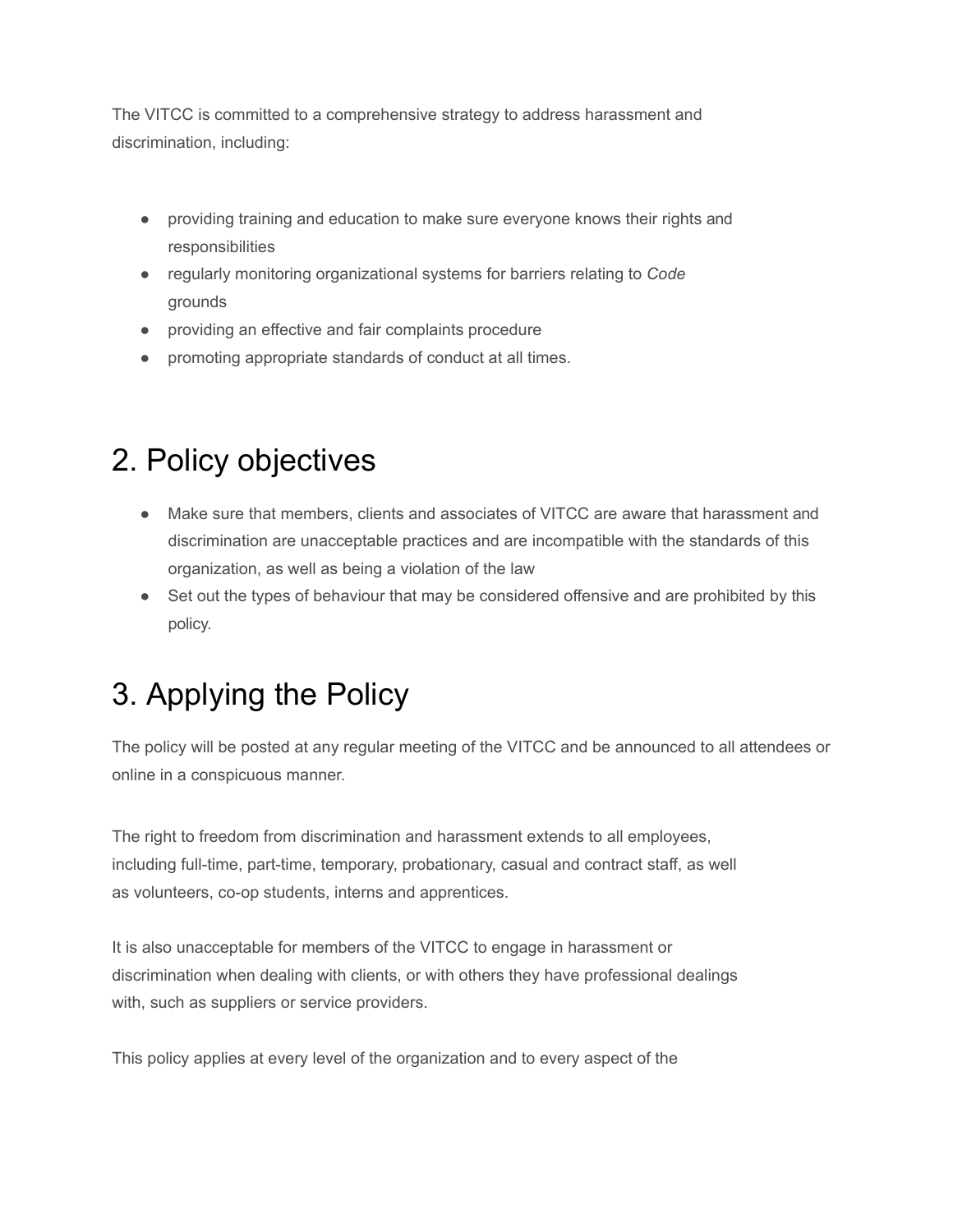workplace environment and employment relationship, including recruitment, selection, promotion, transfers, training, salaries, benefits and termination. It also covers rates of pay, overtime, hours of work, holidays, shift work, discipline and performance evaluations.

This policy also applies to events that occur outside of the physical workplace such as during business trips or company parties.

#### 4. List of Prohibited Discriminatory Actions

This policy prohibits discrimination or harassment based on the following grounds, and any combination of the following (non-exclusive) grounds:

- Age
- Creed (religion)
- Sex (including pregnancy and breastfeeding)
- Sexual orientation
- Gender identity
- Gender expression
- Family status (such as being in a parent-child relationship)
- Marital status (including married, single, widowed, divorced, separated or living in a conjugal relationship outside of marriage, whether in a same-sex or opposite-sex relationship)
- Disability (including mental, physical, developmental or learning disabilities)
- Race
- Ancestry
- Place of origin
- Ethnic origin
- Citizenship
- Colour
- Record of offences (criminal conviction for a provincial offence, or for an offence for which a pardon has been received)
- Association or relationship with a person identified by one of the above grounds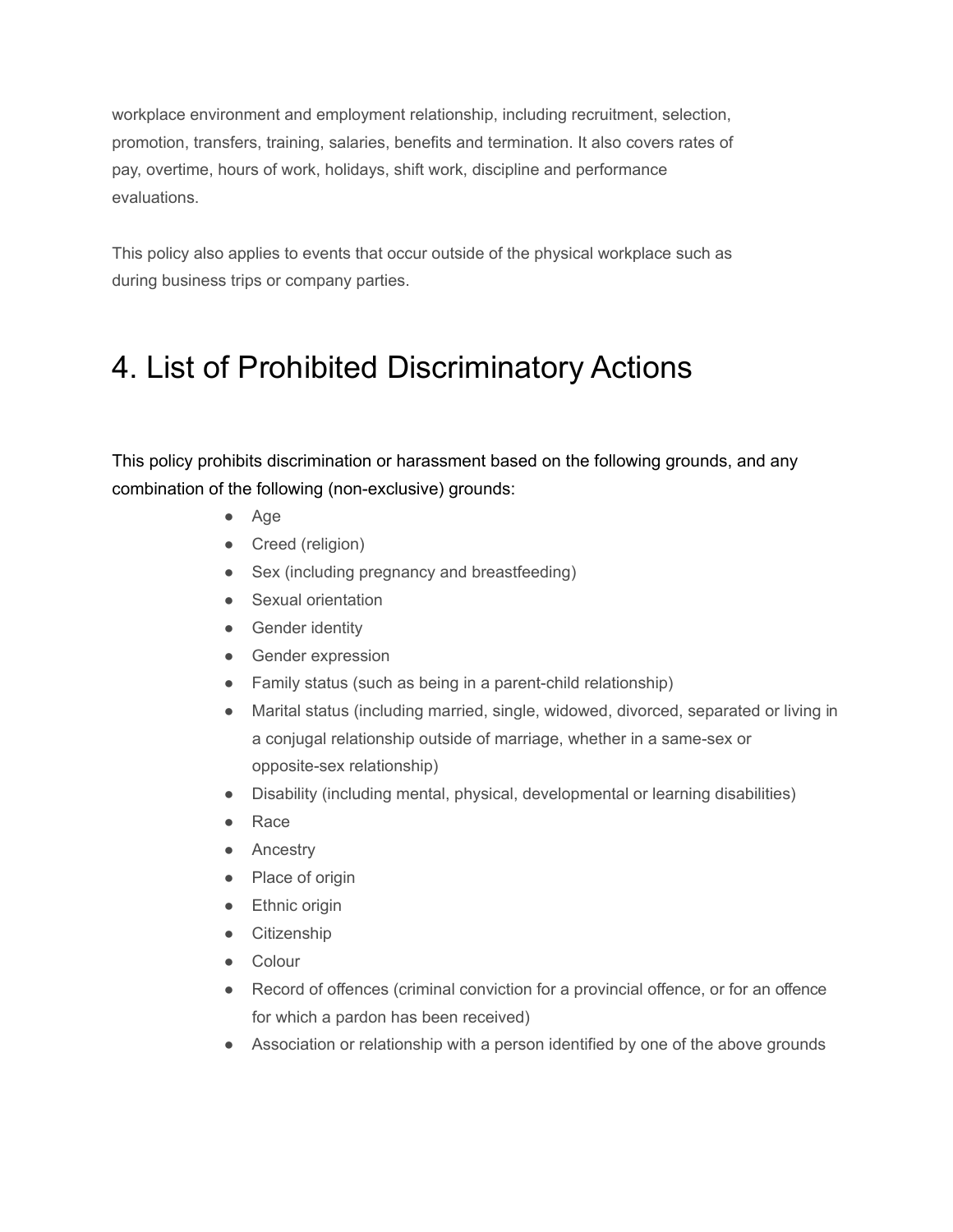• Perception that one of the above grounds applies.

### 5. Key concepts

#### **The following behaviour is prohibited:**

**Discrimination:** means any form of unequal treatment based on a *Code* ground, whether imposing extra burdens or denying benefits. It may be intentional or unintentional. It may involve direct actions that are discriminatory on their face, or it may involve rules, practices or procedures that appear neutral, but disadvantage certain groups of people. Discrimination may take obvious forms, or it may happen in very subtle ways. Even if there are many factors affecting a decision or action, if discrimination is one factor, that is a violation of this policy.

**Harassment:** means a course of comments or actions that are known, or ought reasonably to be known, to be unwelcome. It can involve words or actions that are known or should be known to be offensive, embarrassing, humiliating, demeaning or unwelcome, based on a ground of discrimination and harassment identified by this policy. Harassment can occur based on any of the grounds of discrimination.

#### **Examples of harassment include:**

- Epithets, remarks, jokes or innuendos related to a person's race, gender identity, gender expression, sex, disability, sexual orientation, creed, age, or any other ground
- Posting or circulating offensive pictures, graffiti or materials, whether in print form or via e-mail or other electronic means
- Singling out a person for humiliating or demeaning "teasing" or jokes because they are a member of a *Code*-protected group
- Comments ridiculing a person because of characteristics that are related to a ground of discrimination. For example, this could include comments about a person's dress, speech or other practices that may be related to their sex, race, gender identity or creed.

If a person does not explicitly object to harassing behaviour, or appears to be going along with it, this does not mean that the behaviour is okay. The behaviour could still be considered harassment under the *Code*.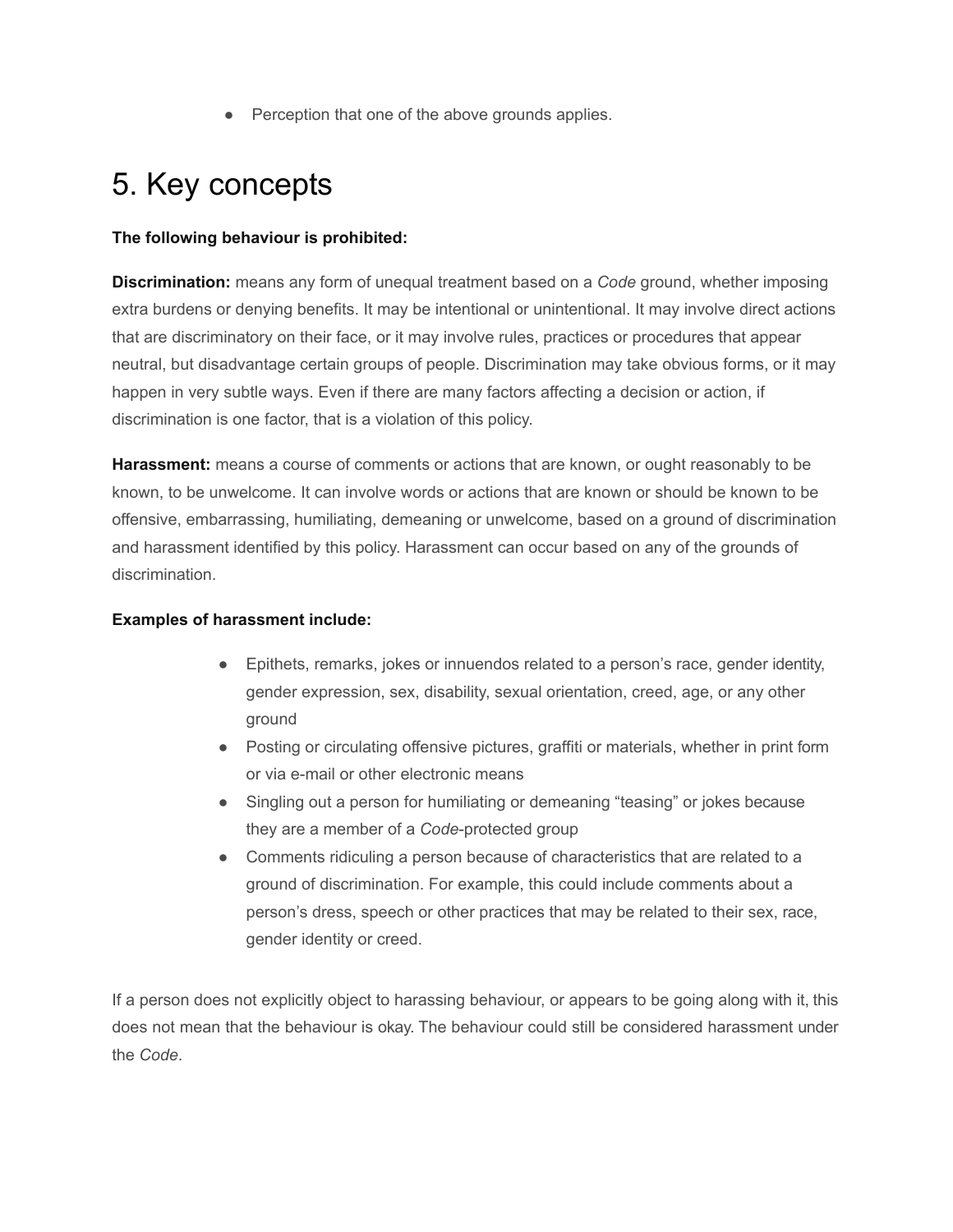**Sexual and gender-based harassment:** sexual harassment is a form of harassment that can include:

- Gender-related comments about a person's physical characteristics or mannerisms
- Paternalism based on gender which a person feels undermines his or her self respect or position of responsibility
- Unwelcome physical contact
- Suggestive or offensive remarks or innuendoes about members of a specific gender
- Propositions of physical intimacy
- Gender-related verbal abuse, threats or taunting
- Leering or inappropriate staring
- Bragging about sexual prowess or questions or discussions about sexual activities
- Offensive jokes or comments of a sexual nature about an employee or client
- Rough and vulgar humour or language related to gender
- Display of sexually offensive pictures, graffiti or other materials including through electronic means
- Demands for dates or sexual favours.

**Sexual Solicitation:** this policy prohibits sexual solicitations or advances by any person who is in a position to grant or deny a benefit to the recipient of the solicitation or advance. This includes managers and supervisors, as well as co-workers where one person is in a position to grant or deny a benefit to the other. Reprisals for rejecting such advances or solicitations are also not allowed.

**Poisoned environment:** a poisoned environment is created by comments or conduct (including comments or conduct that are condoned or allowed to continue when brought to the attention of management) that create a discriminatory work environment. The comments or conduct need not be directed at a specific person, and may be from any person, regardless of position or status. A single comment or action, if sufficiently serious, may create a poisoned environment.

#### 6. Roles and Responsibilities

All persons who are members of associates of the VITCC are expected to uphold and abide by this policy, by refraining from any form of harassment or discrimination, and by cooperating fully